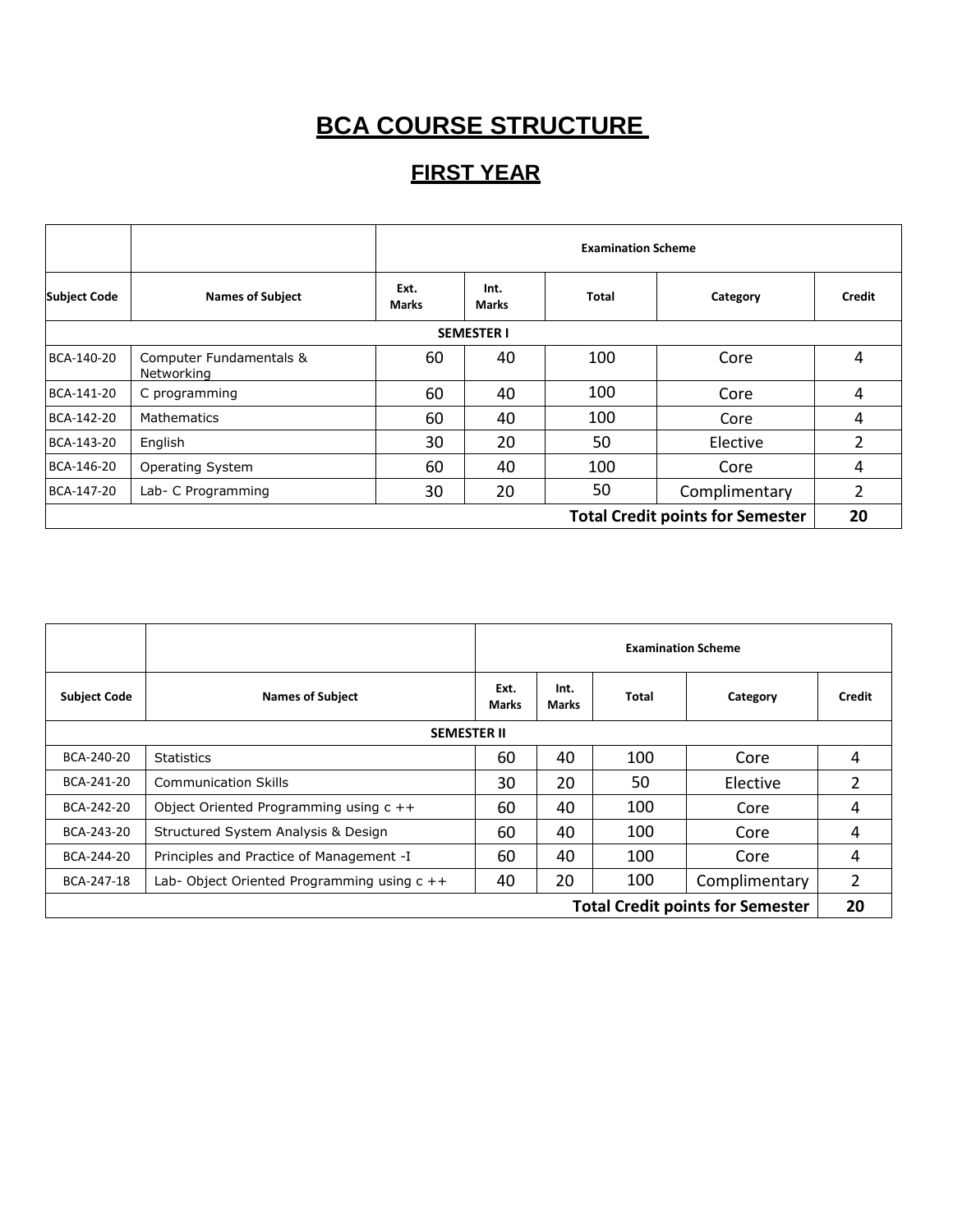# **BCA COURSE STRUCTURE**

### **SECOND YEAR**

|                                         |                                      | <b>Examination Scheme</b> |               |       |               |        |  |
|-----------------------------------------|--------------------------------------|---------------------------|---------------|-------|---------------|--------|--|
| <b>Subject Code</b>                     | <b>Names of Subject</b>              | Ext.<br>Marks             | Int.<br>Marks | Total | Category      | Credit |  |
| <b>SEMESTER III</b>                     |                                      |                           |               |       |               |        |  |
| BCA-340-20                              | Advanced Web Designing               | 60                        | 40            | 100   | Core          | 4      |  |
| BCA-341-20                              | Database Management System           | 60                        | 40            | 100   | Core          | 4      |  |
| BCA-342-20                              | E-Commerce                           | 30                        | 20            | 50    | Elective      | 2      |  |
| BCA-344-20                              | Enterprise Resource Planning         | 60                        | 40            | 100   | Core          | 4      |  |
| BCA-345-20                              | Software Testing & Quality Assurance | 60                        | 40            | 100   | Core          | 4      |  |
| BCA-346-20                              | Lab- Advanced Web Designing          | 30                        | 20            | 50    | Complimentary | 2      |  |
| <b>Total Credit points for Semester</b> |                                      |                           |               |       | 20            |        |  |

|                                         |                                           | <b>Examination Scheme</b> |               |       |               |        |  |
|-----------------------------------------|-------------------------------------------|---------------------------|---------------|-------|---------------|--------|--|
| <b>Subject Code</b>                     | <b>Names of Subject</b>                   | Ext.<br><b>Marks</b>      | Int.<br>Marks | Total | Category      | Credit |  |
| <b>SEMESTER IV</b>                      |                                           |                           |               |       |               |        |  |
| BCA-440-20                              | Java                                      | 60                        | 40            | 100   | Core          | 4      |  |
| BCA-441-20                              | Principles and Practice of Management -II | 60                        | 40            | 100   | Core          | 4      |  |
| BCA-444-20                              | Advanced Database Management System       | 60                        | 40            | 100   | Core          | 4      |  |
| BCA-445-20                              | <b>Environmental Studies</b>              | 60                        | 40            | 100   | Core          | 4      |  |
| BCA-446-20                              | Lab- Java                                 | 30                        | 20            | 50    | Complimentary | 2      |  |
| BCA-447-20                              | Lab - Advanced Database                   | 30                        | 20            | 50    | Complimentary | 2      |  |
| <b>Total Credit points for Semester</b> |                                           |                           |               |       | 20            |        |  |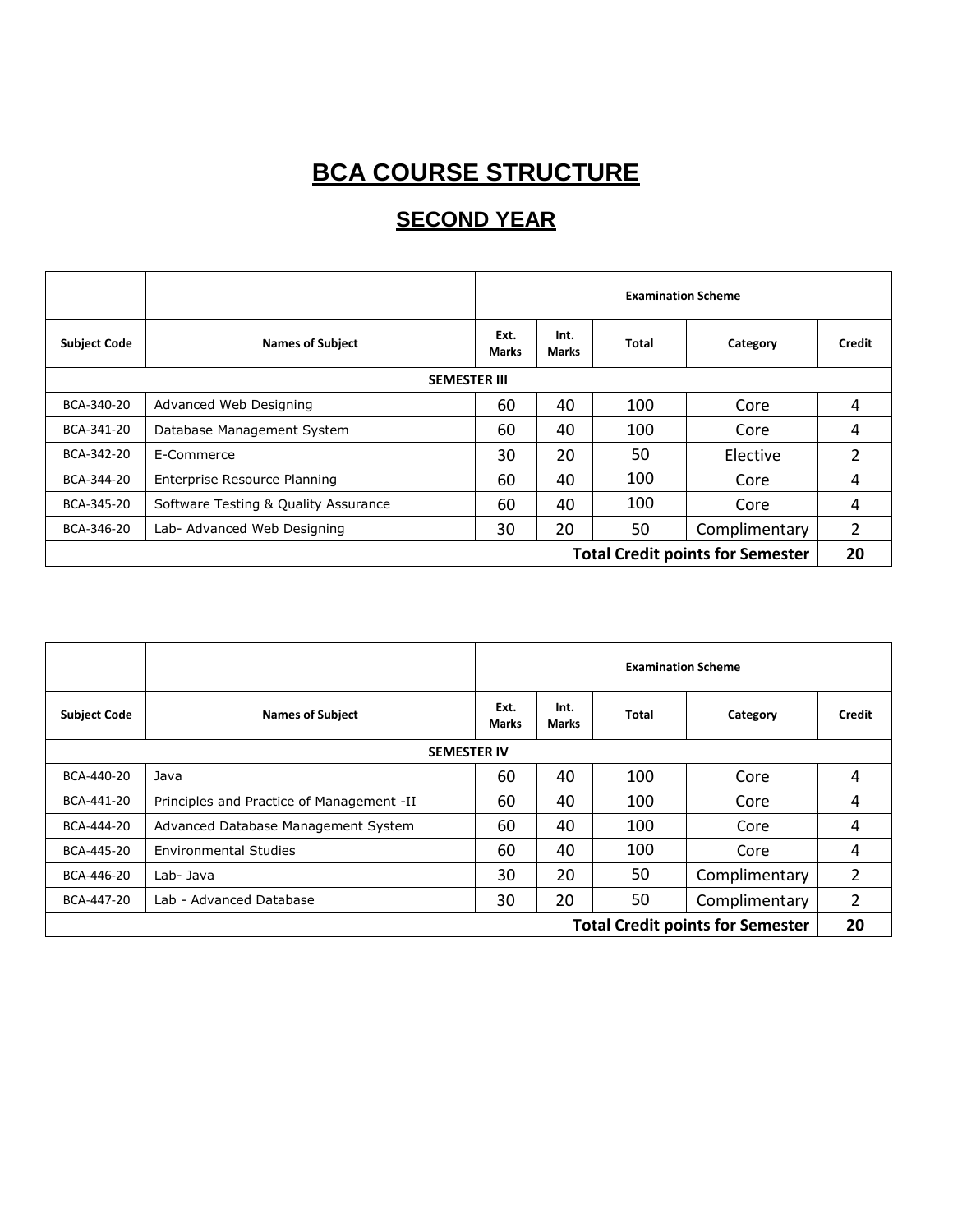## **BCA COURSE STRUCTURE**

### **THIRD YEAR**

|                                         |                             | <b>Examination Scheme</b> |               |       |               |        |
|-----------------------------------------|-----------------------------|---------------------------|---------------|-------|---------------|--------|
| <b>Subject Code</b>                     | <b>Names of Subject</b>     | Ext.<br><b>Marks</b>      | Int.<br>Marks | Total | Category      | Credit |
| <b>SEMESTER V</b>                       |                             |                           |               |       |               |        |
| BCA-541-20                              | Python                      | 60                        | 40            | 100   | Core          | 4      |
| BCA-542-20                              | Linux                       | 60                        | 40            | 100   | Core          | 4      |
| BCA-543-20                              | <b>Business Application</b> | 60                        | 40            | 100   | Core          | 4      |
| BCA-546-20                              | <b>UML</b>                  | 60                        | 40            | 100   | Core          | 4      |
| BCA-548-20                              | Lab-Python                  | 30                        | 20            | 50    | Complimentary | 2      |
| BCA-549-20                              | Lab-Linux                   | 30                        | 20            | 50    | Complimentary | 2      |
| <b>Total Credit points for Semester</b> |                             |                           |               |       | 20            |        |